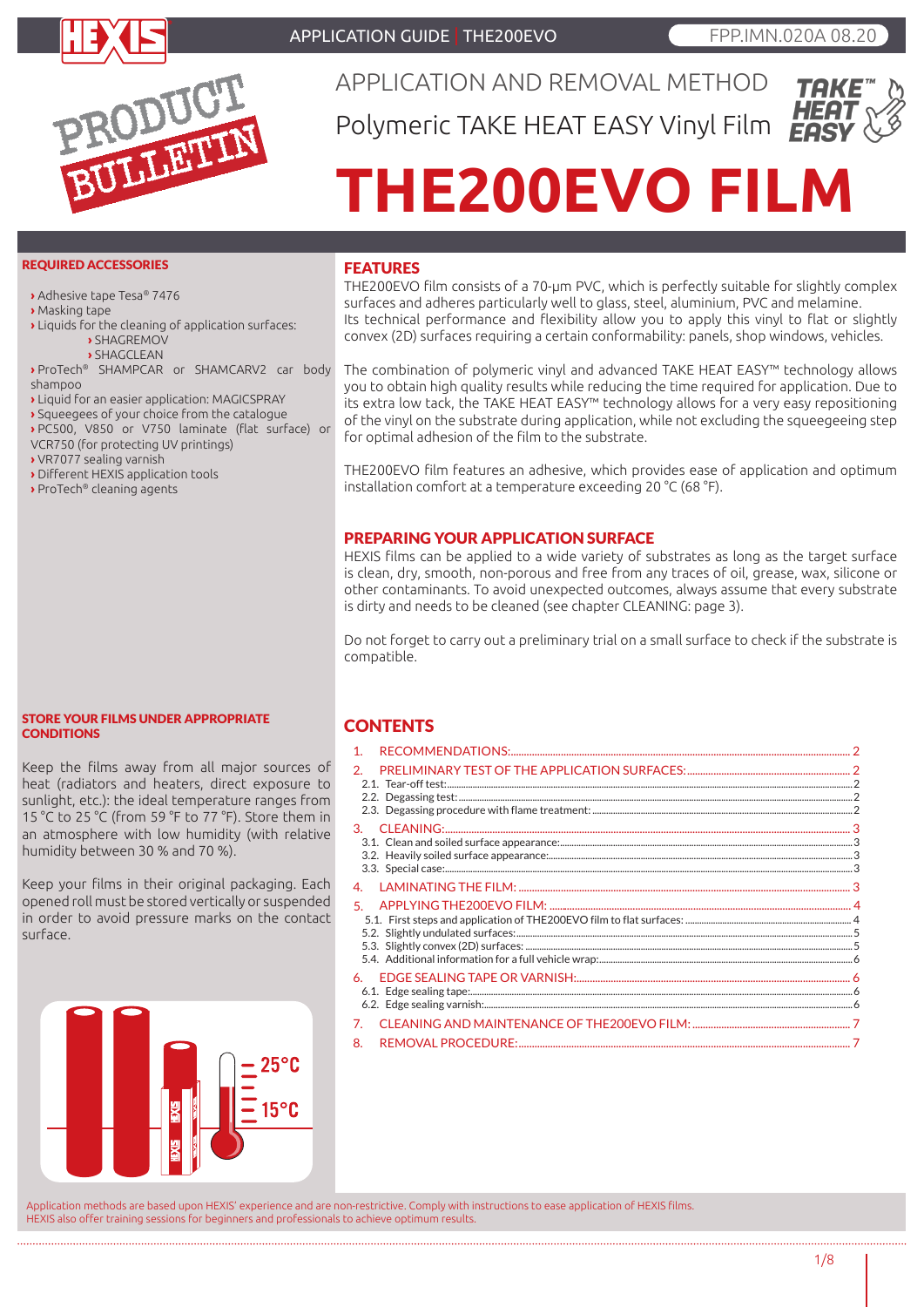#### APPLICATION GUIDE | THE200EVO **FPP.IMN.020A 08.20**

# 1. RECOMMENDATIONS:

**›** THE200EVO film adheres particularly well to glass, steel, aluminium, PVC and melamine.

**›** THE200EVO film has a weaker adherence to the following substrates: low energy (polyethylene, polypropylene, etc.), grained or textured substrates or those coated with acrylic paint.

**›** In the case of a vehicle wrap, avoid applying THE200EVO film to unpainted components such as trims or unpainted bumpers.

- **›** For any other substrate, preliminary tests must be carried out.
- **›** The best adhesion of THE200EVO film is achieved after 24 hours of contact.

# 2. PRELIMINARY TEST OF THE APPLICATION SURFACES:

**›** Any fresh new paint must be dried for at least 7 days at 25 °C (77 °F) in order to degas completely. A degassing test must be carried out before applying the film.

**›** Any old, powdery or flaky paint must be sanded and renewed before application and must undergo a tear-off test.

#### 2.1. Tear-off test:

Using a TESA® 7476 adhesive tape, or similar, apply it to a surface of 2.5 cm x 5 cm (1 in. x 2 in.) plus some overhang material for easier removal. Fold and tear it off with one quick pull perpendicular to the substrate surface. No traces should remain on the rippedoff adhesive tape. Repeat this process in several places.

*> On request, HEXIS can provide you with a Tesa® adhesive tape in 2.5 cm x 5 cm (1 in. x 2 in.) size.*

#### 2.2. Degassing test:

(For verification) Use a square of around 15 cm x 15 cm (6 in. x 6 in.) of self-adhesive polyester or of the film to be applied. Wait for 24 hours at ambient temperature or 2 hours at 65 °C (149 °F). The appearance of bubbles indicates that the substrate has not sufficiently degassed. Therefore, this process should be repeated after a couple of days; or the procedure described below should be carried out.

#### 2.3. Degassing procedure with flame treatment:

(Polycarbonate, translucent or diffusing methacrylate, expanded PVC, etc.)

This method consists of changing the surface tension of a substrate by swiping it with the flame of a gas burner. Using the flame's blue tip, proceed evenly with fast sweeps horizontally and vertically along the whole substrate surface.

 *MOVE THE FLAME IN SWIPING MOTIONS ON THE SUBSTRATE (YOU RISK DESTROYING THE SUBSTRATE IF A FIXED POINT IS HEATED FOR MORE THAN A SECOND).*

The film must be applied right after this treatment as this light surface treatment disappears after a few minutes.

*> HEXIS are not liable for any bubbles caused by degassing.*



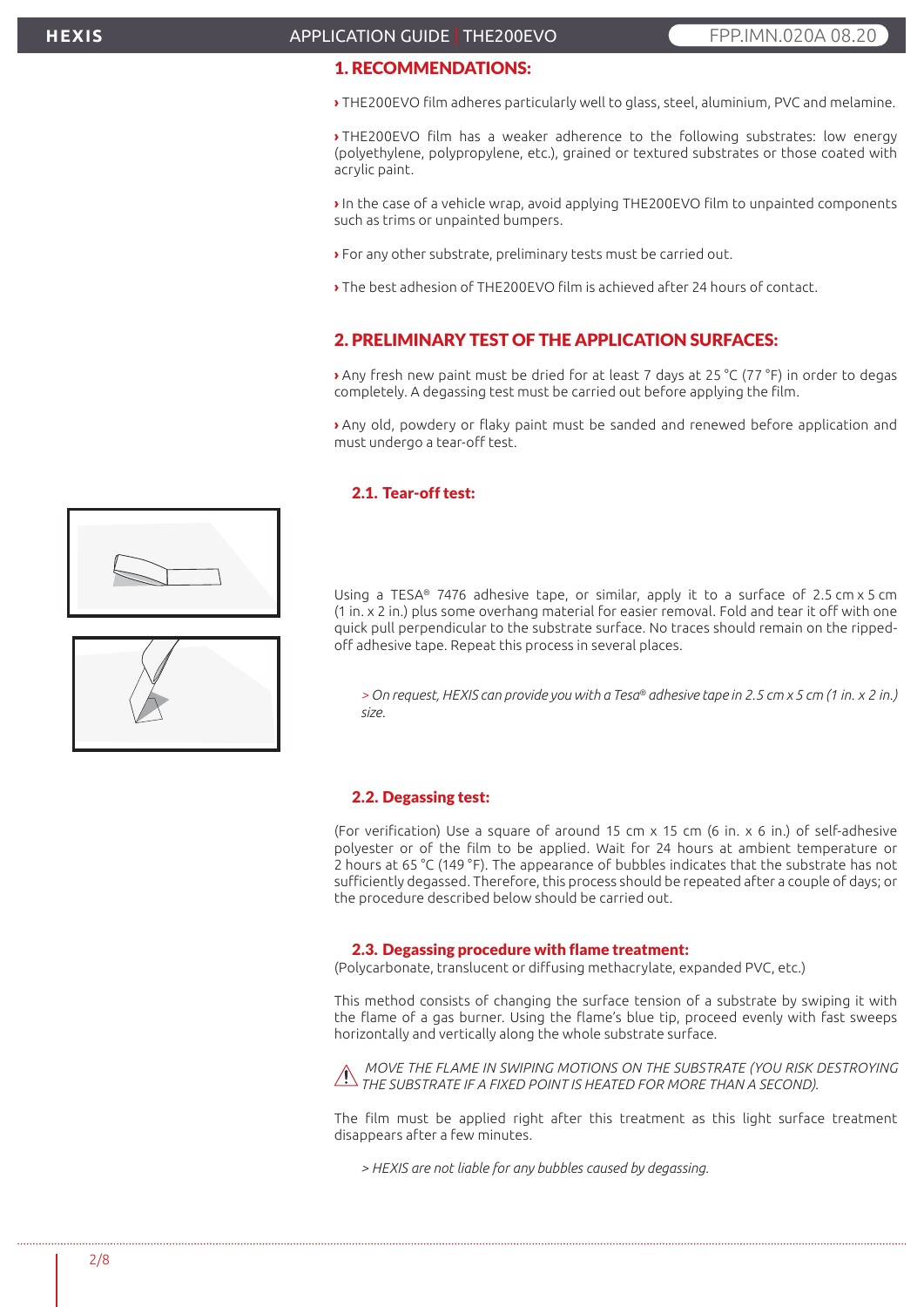# **HEXIS**

#### APPLICATION GUIDE | THE200EVO **FPP.IMM.020A 08.20**

# 3. CLEANING:

Cleaning of the substrate is required before performing the application. It should always be assumed that the substrate is contaminated with dirt. Some residues or soiling may not be visible; however, they may impact the adhesion of the film.

*Before using any cleaning liquids or chemicals, please refer to the Technical Data Sheets and Safety Data Sheets available for download on our website www.hexis-graphics.com.*

#### 3.1. Clean and soiled surface appearance:

For vehicle wraps, it is advised to wash the vehicle with the SHAMPCAR or SHAMPCARV2 vehicle body shampoo, then carry out a final cleaning using the SHAGCLEAN product.

#### 3.2. Heavily soiled surface appearance:

For vehicle wraps, it is advised to wash the vehicle with the SHAMPCAR or SHAMPCARV2 vehicle body shampoo, then use the SHAGREMOV product.

*Use the SHAGREMOV product in a ventilated area. Wear protective gloves and goggles.*

*Prior to treatment, run a compatibility test on a small, inconspicuous area of the substrate to be treated. Certain plastic materials may be damaged by the SHAGREMOV.*

**›** Spray the SHAGREMOV product on the dirty surface and spread it out using a dry cloth.

**›** Wait for a few minutes. Then spray the SHAGREMOV product again and wipe the surface dry with a clean cloth or squeegee.

**›** When the substrate is clean and dry, carry out a final cleaning with the SHAGCLEAN product.

## 3.3. Special case:

Remember to adapt the preparation methods to the substrate type and its condition. Thus, painted surfaces must be dry and hard, baked paints must be cooled down. Air-dried paints or car paints need to be dried for a minimum of one month before applying the film.

**›** For bare metallic surfaces in the case of a full wrap:

**›** Clean the substrate with soapy water and then with a cloth soaked with the SHAGCLEAN product.

*Refer to the Product Safety Data Sheet.*

**›** Thoroughly wipe down the surface after the cleaning process.

## 4. LAMINATING THE FILM:

We recommend you laminate THE200EVO film with one of these laminating films: PC500, V850, V750 or VCR750.

*The combination of THE200EVO film with the V750 or V850 laminate only applies to flat surfaces. The VCR750 laminate is intended for protecting the UV printed THE200EVO film.*

Ensure that the film is dry before application.

*The printed THE200EVO film is touch-dry at 10 minutes maximum following application, but it is recommended to leave a drying time of at least 24 hours before laminating, cutting or applying it.*

Shampcar / ShampcarV2 Concentrated vehicle shampoo

**SHAGREMOV** Powerful cleaning agent

SHAGCLEAN Cleaning and degreasing finishing agent

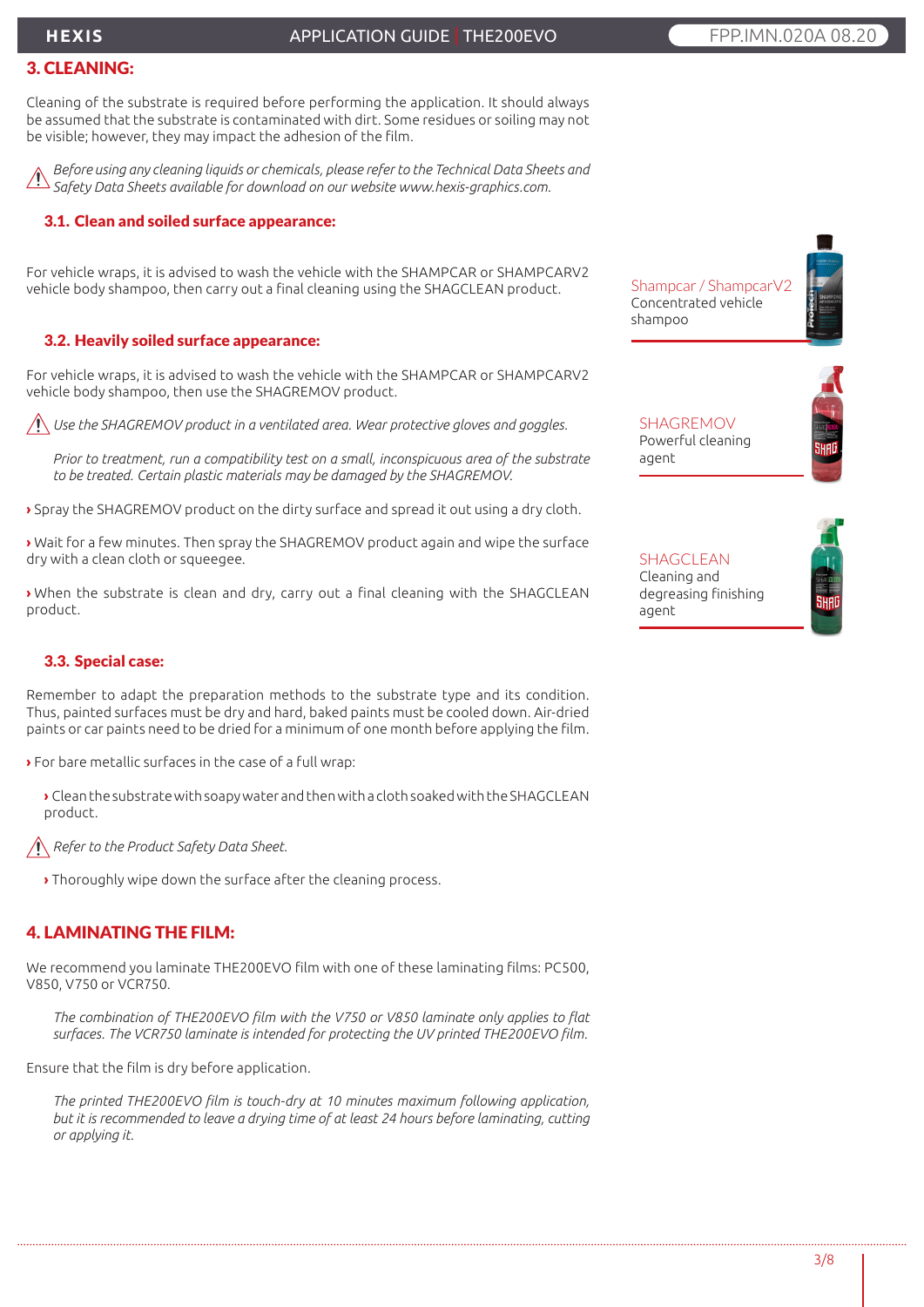#### APPLICATION GUIDE | THE200EVO **FPP.IMM.020A08.20**

**›** To ensure that the solvents evaporate completely, leave the printed films stacked in sheet racks in a ventilated room to dry.

#### 5. APPLYING THE200EVO FILM:

Due to its liner, it is mandatory to apply the film using the so-called «dry» application method with THE200EVO film, laminated or not. THE200EVO film is intended to be applied to flat, slightly undulated or slightly complex (2D) surfaces: convex surfaces up to 5 % of deformation.

*The TAKE HEAT EASY™ technology of THE200EVO film allows for easy repositioning of the vinyl on the substrate during application.*

However, THE200EVO film must be firmly squeegeed to achieve optimum adhesion on the substrate.

HEXIS tip: To enhance the surface sliding of the squeegee on the film while also limiting the risk of micro-folds during this phase, the MAGICSPRAY product can be sprayed on the squeegee surface as soon as necessary, until the film application is completed.

Before any application of THE200EVO complex, laminated or not, make sure that all surfaces are clean.

Application temperature: Recommended application temperature ranges from +20 °C to +25 °C (+68 °F to +77 °F).

Both the ambient and the substrate temperature must comply with the application temperature. Hygrometry may also influence the adhesion of the film to the substrate.

#### 5.1. First steps and application of THE200EVO film to flat surfaces:

**›** Wear gloves (GANTSCOV).

**›** Position the printed film on the target surface and tape it into place without stretching it. (FIG. 01)



**›** Peel off 10 cm (4 in.) of the liner. (FIG. 03)

**›** Start applying the vinyl with a squeegee (previously covered with felt), by forming a 45-degree angle with the substrate and working from the centre towards the edges. (FIG. 04)



**Figure 04**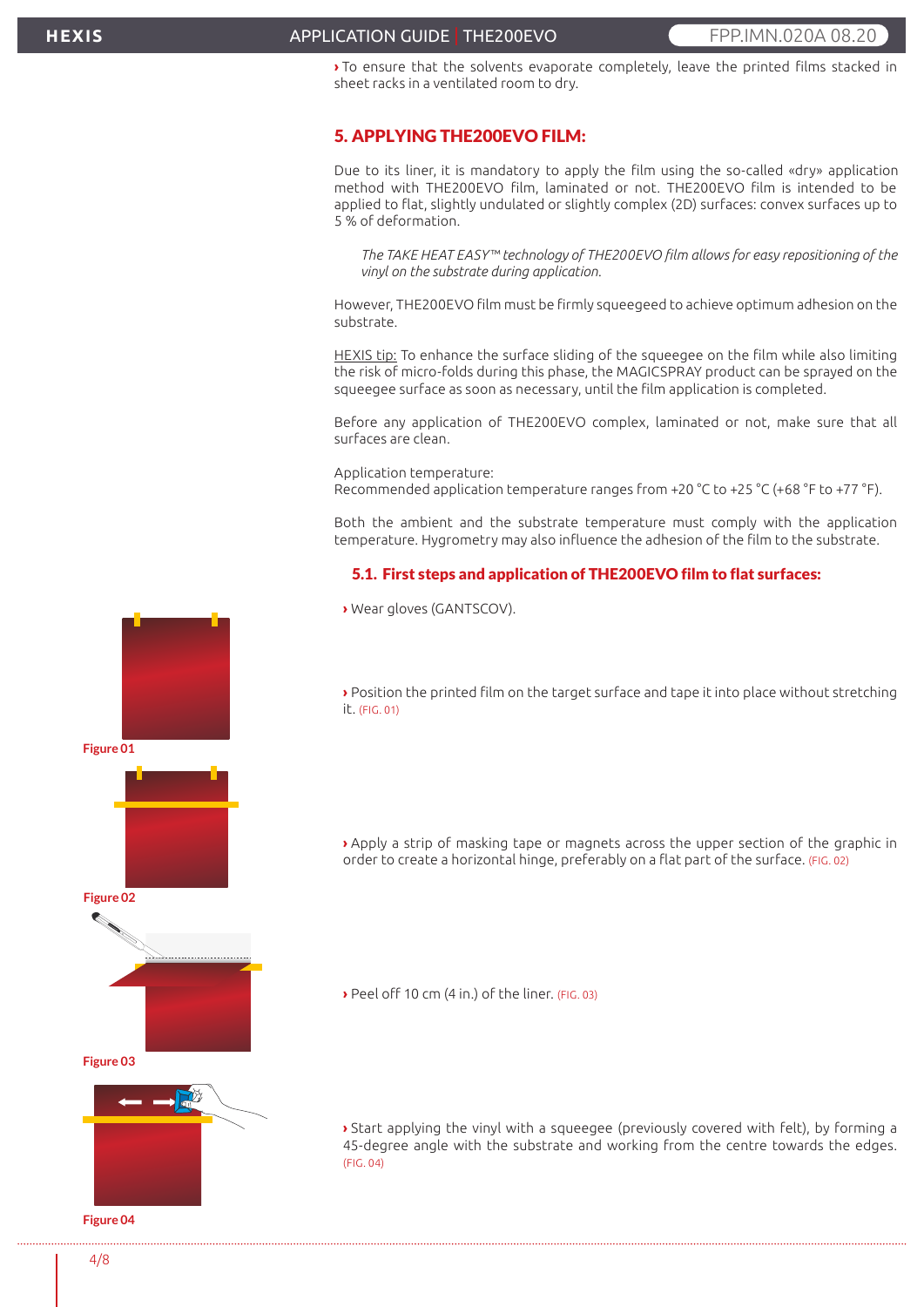# **HEXIS**

## APPLICATION GUIDE | THE200EVO **FPP.IMM.020A 08.20**

HEXIS tip: To enhance the surface sliding of the squeegee on the film, the MAGICSPRAY product can be sprayed on the film's surface as soon as necessary, until the film application is completed.

**›** Remove the top hinge and continue removing the liner, depending on the surface structure (cf. paragraphs below). (FIG. 05)

**›** During application to flat surfaces, squeegee the entire surface while removing the liner steadily, firmly pressing on the edges and corners.

#### 5.2. Slightly undulated surfaces:

When step 5.1 is finished, proceed as follows while using the extended application method: (FIG. 06)

**›** Gradually remove the liner while pulling it downward without stretching the film.

**›** Apply the film horizontally with your thumb or a squeegee by progressing slowly into the hollow of the undulation.

 $\rightarrow$  Start by applying the slight hollow  $\overline{0}$ , then the peak  $\overline{0}$  and finally the hollow  $\overline{0}$ .

**Go onto the following undulation**  $\Phi$ **, then continue in the same way.** 

*HEXIS tip: For a 3D surface, use one of the cast films of the HX100 or THE190EVO range.*

*In the hollow parts, THE200EVO film requires sufficient pressure in order to completely*  expel any air that could remain in the micro-channels. This is because the air that has not *been evacuated and that is not visible to the eye may later result in the film peeling off from its substrate or in the appearance of bubbles.*

HEXIS tip: To enhance the surface sliding of the squeegee on the film, it is highly recommended to spray the application liquid MAGICSPRAY on the film's surface as soon as necessary, until the film application is completed.

#### 5.3. Slightly convex (2D) surfaces:

When step 5.1 is finished, proceed as follows:

*Caution: The deformation of the convex surface to be covered must be lower than 5 %.*

**›** Remove the liner.

**›** Apply the vinyl over the whole surface using a felt-covered, plastic squeegee, and carefully wipe over the convex area to smooth the film and eliminate any tensions.

**›** If necessary, lift the film, stretch it again, completely wrap the convex surface and apply it.

**›** The application is complete.

*HEXIS tip: For strongly convex surfaces, use one of the cast films of the HX100 or THE190EVO range.*

*The TAKE HEAT EASY™ technology allows for a very easy repositioning of the film during its application to the substrate as well as easy air evacuation. However, particularly in concave areas, the TAKE HEAT EASY™ technology requires sufficient pressure in order to completely expel any air that could remain in the micro-channels. The air that has not been evacuated and that is not visible to the human eye may later result in the film peeling off from its substrate. HEXIS recommend you pay particular attention to the application of THE200EVO film to concave areas.*





**Figure 06**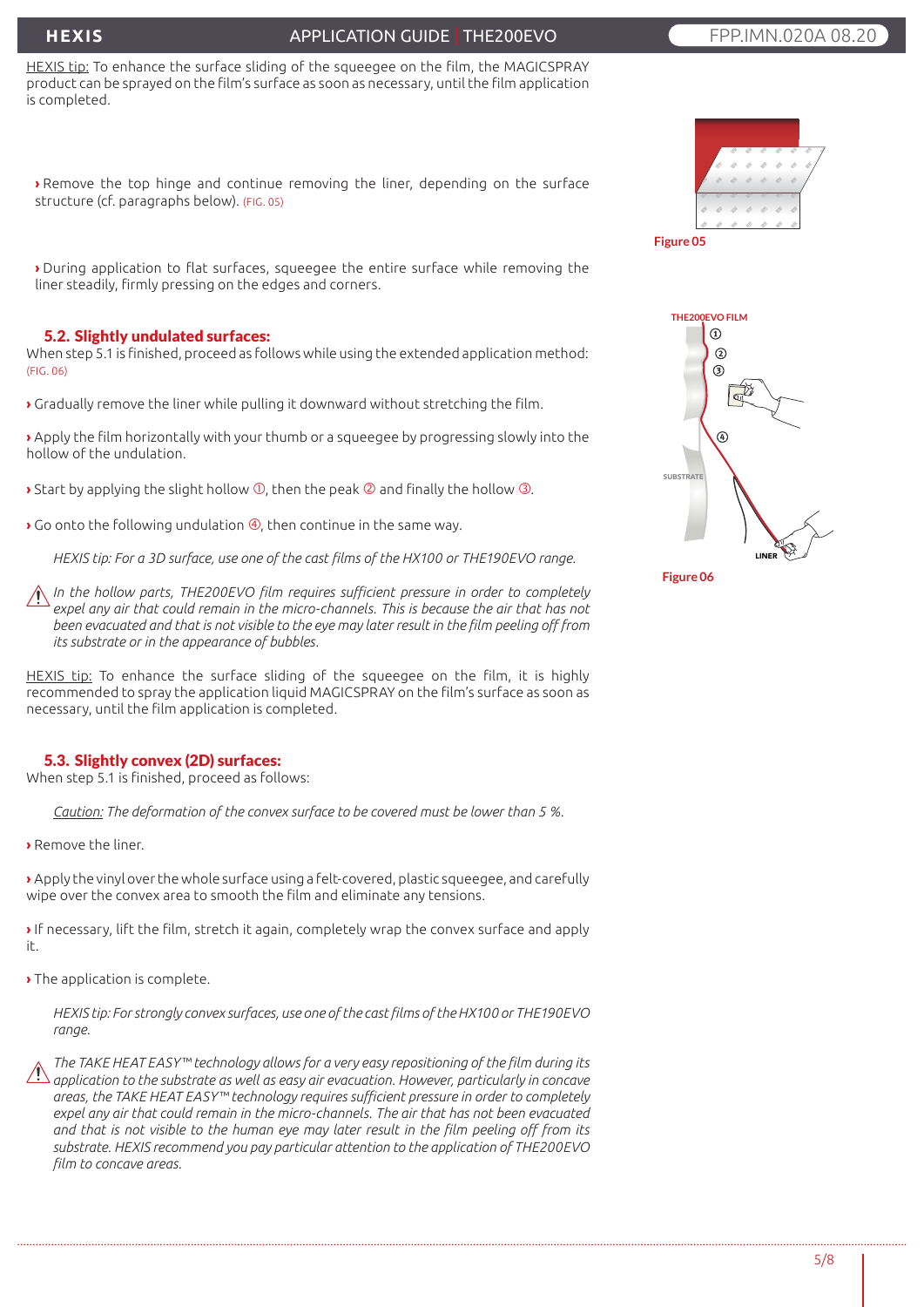# 5.4. Additional information for a full vehicle wrap:

**›** For vehicles, the application of film to window and body panel seals must be avoided by all means.

**›** Whenever a horizontal application is necessary, such as on engine hoods or roofs, a slight fading of colour and gloss may develop over time compared to vertically exposed areas. As these areas suffer maximum exposure to sunlight and climatic influences, they are not covered by the HEXIS warranty regarding durability.



**›** If a seam is necessary between two widths, HEXIS recommend you overlap the film by 1 cm (0.4 in.), as follows:

- Horizontal overlapping: application is always carried out from the bottom up; the upper film will overlap the lower film (tiling principle).
- Vertical overlapping on a mobile surface: application is always carried out from back to front of the vehicle; the second film will overlap the first one, etc. (FIG. 07)

**›** Avoid applying THE200EVO film to unpainted components such as trims or unpainted bumpers.

*If any areas turn out to be too convex, we recommend you to use a cast film of the HX100 or THE190EVO range.*

# 6. EDGE SEALING TAPE OR VARNISH:

HEXIS recommend using PC190G2 sealing strips rather than sealing varnish when applying THE200EVO film to a vehicle (to avoid any risk of damaging the vehicle paint during removal).

However, in certain cases, such as THE200EVO film applied to trains, heavy machinery or boats, the VR7077 sealing varnish will be required to reinforce the film edges.

#### 6.1. Edge sealing tape:

To enhance the adhesion of THE200EVO film to areas exposed to heavy wear such as door sills, wheel cages, etc. you can use strips of the PC190G2 laminate for slightly curved surfaces.

**›** Cut the laminate into a strip of 14 mm (½ in.) wide.

**›** Apply the strip by overlapping it by approximately 7 mm (¼ in.) over the body work and 7 mm (¼ in.) over the THE200EVO film. (FIG. 08)

*HEXIS tip: it is preferable to use sealing strips rather than the VR7077 sealing varnish for most applications.*

#### 6.2. Edge sealing varnish:

The VR7077 sealing varnish must be applied only to reinforce the seal between THE200EVO film borders and the substrate.

*HEXIS tip: it is preferable to use sealing strips rather than the VR7077 sealing varnish for most applications.*



Sealing tape

Vehicle.body **Figure 08**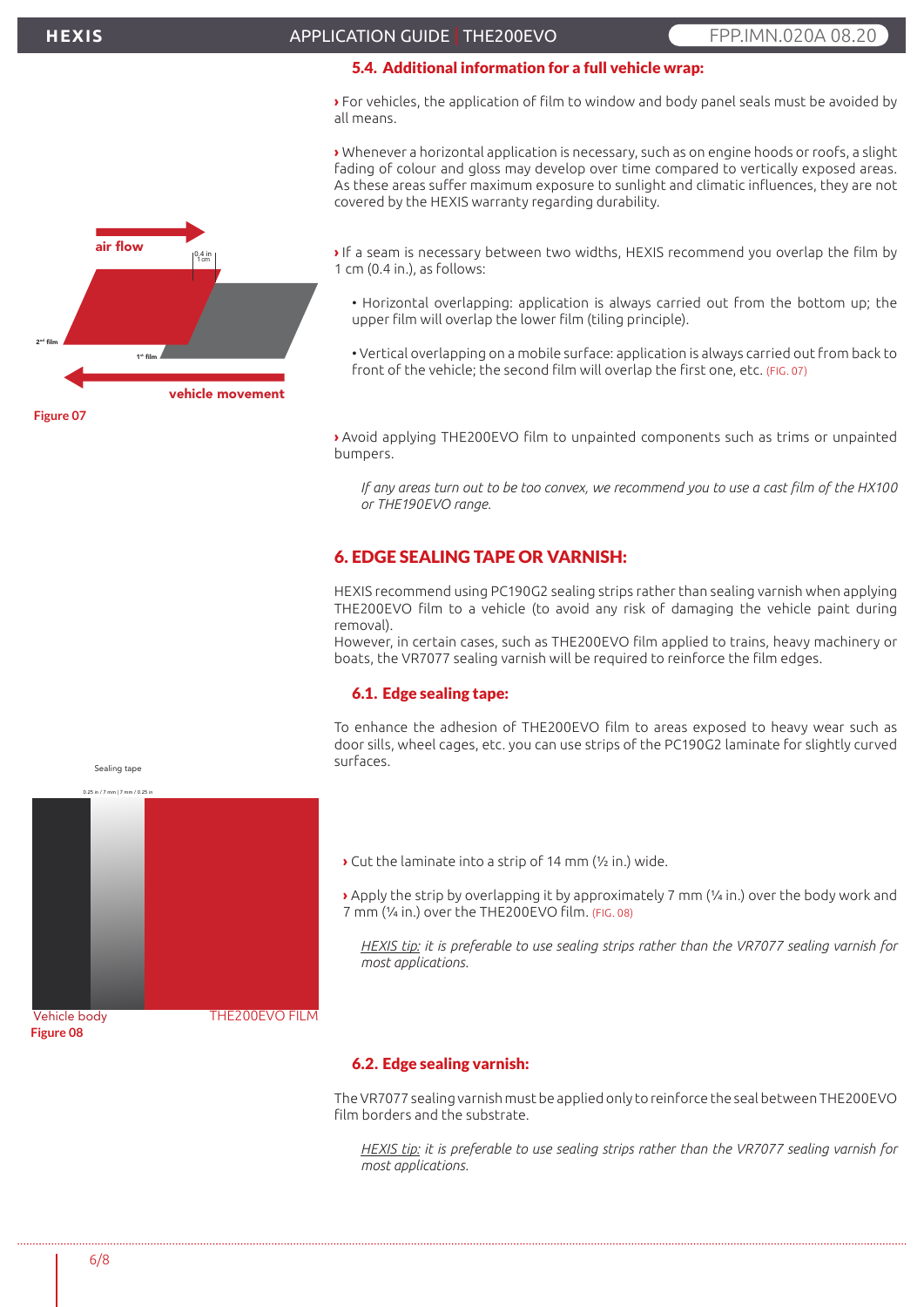# **HEXIS**

# APPLICATION GUIDE | THE200EVO **FPP.IMM.020A 08.20**

# Using VR7077 varnish is at the installer's own discretion.

- **›** Ensure that all surfaces are completely dry.
- **›** Apply 2 strips of masking tape:
	- 1 to the substrate at 5 mm (0.2 in.) from THE200EVO.
	- 1 to THE200EVO at 5 mm (0.2 in.) from its edge. (FIG. 09)

**›** Apply the varnish with a brush in one single layer; wear gloves and protective goggles.

**›** Remove the masking tape 15 minutes after application.

**›** Drying time is variable depending on the varnish coat's thickness and surrounding temperature: For a film with an average coat, optimal drying time is 24 hours. Any physical aggression (cleaning, abrasion, etc.) must be avoided by all means during that period of time.

*In all cases, avoid any contact between varnish and window seals.*

# 7. CLEANING AND MAINTENANCE OF THE200EVO FILM:

For optimum maintenance of the complex THE200EVO + laminate, HEXIS suggest to use their range of ProTech® cleaning agents specially designed for full wraps.

THE200EVO film can be cleaned in any conventional automatic car wash, using cleaning products and detergents used for professional maintenance of vehicles and advertising equipment.

Nevertheless, exercise care when cleaning with high-pressure cleaners: Apply medium water pressure at a minimum distance of 50 cm (20 in.) and a maximum water temperature of 35 °C (95 °F).

*The film should not be cleaned within the first 48 hours following its application as this can affect the adhesive strength which may result in the film peeling off.*

*Solvents and corrosive detergents must not be used.*

*HEXIS are not liable for any adhesive films cleaned with unspecified additives from cleaning stations.*

*Car washes: The additive products and the condition of the rotating brushes may impair the adhesion of the graphics or films. It is commonly admitted that after 10 car washes, the polyurethane paint becomes streaked; we are not accountable for these mechanical effects that may affect the vinyl appearance.*

*HEXIS tip: Always carry out a test on a small area before cleaning the entire covered surface.*

# 8. REMOVAL PROCEDURE:

THE200EVO film features a permanent adhesive and therefore its removal needs some attention. Nevertheless, by following the instructions below, the removal will be relatively easy.

**›** Using a heat gun, start from a corner and heat the film to a temperature of around 60 °C (140 °F) (use the laser thermometer).

**›** Gently lift the corner with the cutter without damaging the substrate, and gradually remove the previously heated film; the film should form a 70- to 80-degree angle with the substrate.

*A more or less wide angle will cause the film to break more easily.*



**Figure 09**